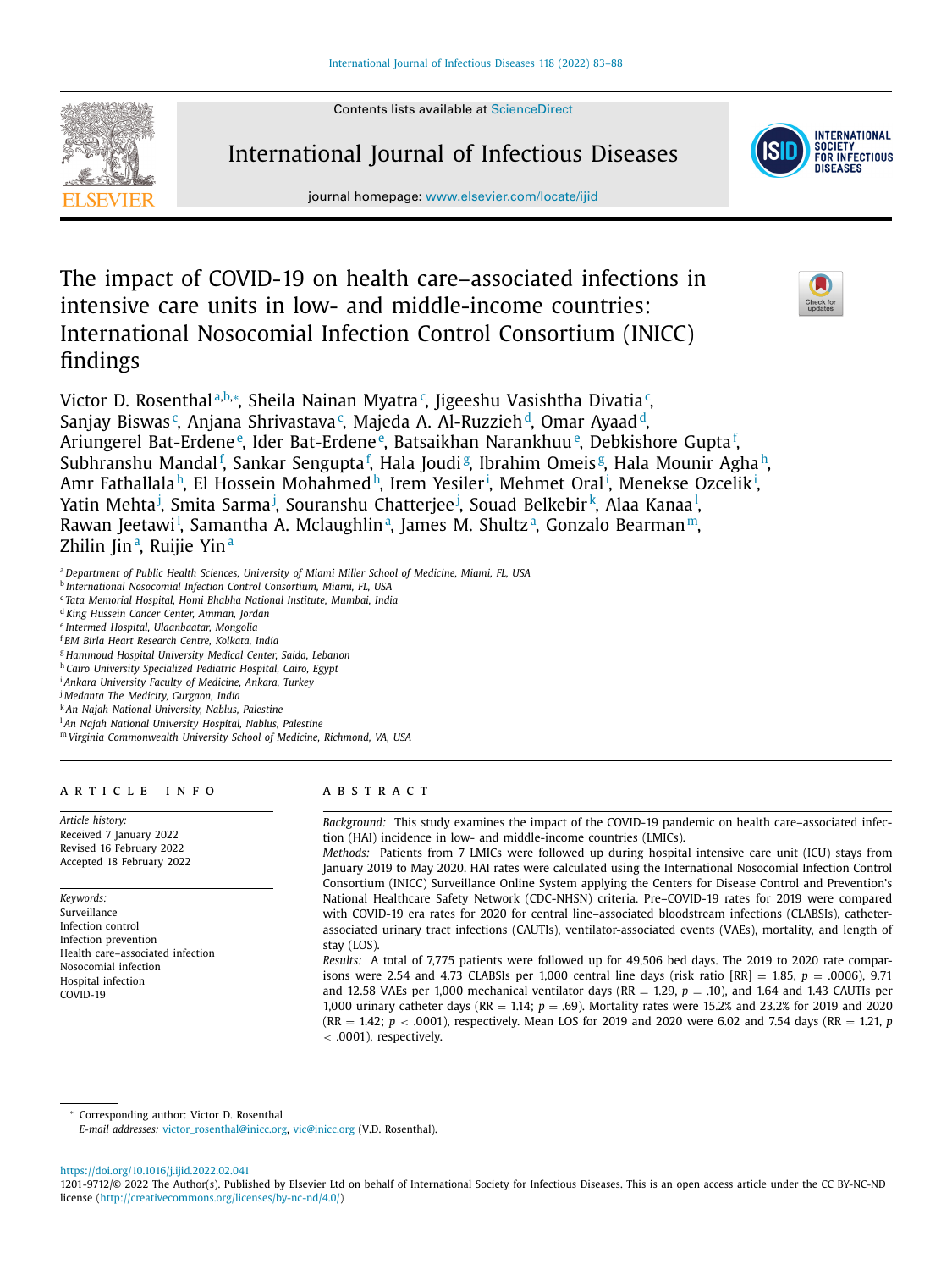Coronavirus **INICC** International nosocomial infection control consortium Low- and middle-income countries Developing countries

*Discussion:* This study documents an increase in HAI rates in 7 LMICs during the first 5 months of the COVID-19 pandemic and highlights the need to reprioritize and return to conventional infection prevention practices.

© 2022 The Author(s). Published by Elsevier Ltd on behalf of International Society for Infectious Diseases.

> This is an open access article under the CC BY-NC-ND license [\(http://creativecommons.org/licenses/by-nc-nd/4.0/\)](http://creativecommons.org/licenses/by-nc-nd/4.0/)

#### **Introduction**

Before the appearance and worldwide spread of the COVID-19 pandemic, a pervasive decrease in health care–associated infection (HAI) incidence had been observed across hospitals in the United States [\(Weiner-Lastinger](#page-5-0) et al., 2021b). Throughout 2020, as COVID-19 swept across the United States in multiple waves of infections, regions experienced steep surges in cases and hospitalizations (Ripa et al., [2021\)](#page-4-0). Some studies specifically noted the occurrence of secondary infections in patients with COVID-19 (Ripa et al., [2021\)](#page-4-0). In addition, single-site studies observed signs of increases in select HAIs in the United States as early as the spring of 2020 [\(Fakih](#page-4-0) et al., 2021; [LeRose](#page-4-0) et al., 2021; [McMullen](#page-4-0) et al., 2020).

During the second quarter of 2020, as United States hospitals nationwide responded to the influx of COVID-19 cases, increasing [standardized](#page-5-0) infection ratios (SIRs) were detected (Weiner-Lastinger et al., 2021b). Initial increases in the SIRs were observed for central line–associated bloodstream infections (CLABSIs), methicillin-resistant *Staphylococcus aureus* (MRSA) bacteremia, and ventilator-associated events (VAEs) [\(Weiner-Lastinger](#page-5-0) et al., 2021b).

Compared with the prepandemic rates observed throughout 2019, the third and fourth quarters of 2020 were notable for significant increases in SIRs associated with CLABSIs, VAEs, MRSA bacteremia, and catheter-associated urinary tract infections (CAUTIs) [\(Weiner-Lastinger](#page-5-0) et al., 2021b). When comparing 2020, the first year of COVID-19 hospitalizations throughout the United States to the prepandemic experience of 2019, the upward trend in SIRs across all HAI types was most [pronounced](#page-5-0) for CLABSIs (Weiner-Lastinger et al., 2021b). According to the National Healthcare Safety Network (NHSN), increasing rates for CLABSIs were noted in the earliest months of the pandemic (Patel et al., [2021\)](#page-4-0). Elevated CLABSI incidence during the COVID-19 pandemic in the context of the likely impact of hospital COVID-19 prevention activities on central line (CL) insertion and maintenance practices has been repeatedly documented [\(Fakih](#page-4-0) et al., 2021; [LeRose](#page-4-0) et al., 2021; [McMullen](#page-4-0) et al., 2020).

Potential contributors to increased risks for device-associated infection during the COVID-19 pandemic in 2020 included longer patient length of stay (LOS), increased numbers of comorbidities, elevated patient acuity levels, and longer durations of device use [\(Weiner-Lastinger](#page-5-0) et al., 2021b). Increased reliance on acute-care hospitals (ACHs) during the pandemic may also have increased HAI risks in several ways, including altered staffing patterns and practices, increased critical care capacity, and modified use of personal protective equipment [\(Rebmann](#page-4-0) et al., 2021; [Weiner-Lastinger](#page-5-0) et al., 2021a).

The International Nosocomial Infection Control Consortium (INICC) is the largest international HAI surveillance system. INICC surveillance is used by hospitals in multiple low- and middleincome countries (LMICs) [\(Rosenthal,](#page-4-0) 2016; Rosenthal et al., 2008). INICC data are used to update HAI rates and measure the impact of infection prevention [interventions](#page-4-0) (Rosenthal et al., 2021; [Rosenthal](#page-4-0) et al., 2013b). For almost 2 decades, from 2002 through 2019, the INICC's LMIC members have seen significant reductions in the rates of CLABSI, VAE, and CAUTI, related to their adoption and application of INICC online platforms and prevention methods [\(Rosenthal](#page-4-0) et al., 2013a; [Rosenthal](#page-4-0) et al., 2010; [Rosenthal](#page-4-0) et al., 2014; [Rosenthal](#page-4-0) et al., 2012a; [Rosenthal](#page-4-0) et al., 2012b; [Rosenthal](#page-5-0) et al., 2012c; [Rosenthal](#page-5-0) et al., 2012d; [Rosenthal](#page-5-0) et al., 2012e; [Rosenthal](#page-5-0) et al., 2012f).

Given the likelihood for COVID-19 response activities to impact HAI risks and practices, the INICC team analyzed HAI incidence, comparing prepandemic rates from 2019 to pandemic-era rates in 2020 to explore potential changes.

# **Methods**

Data were collected using the INICC Surveillance Online System (ISOS) platform [\(Rosenthal,](#page-4-0) 2016; [Rosenthal](#page-4-0) et al., 2008). ISOS applies NHSN criteria, developed by the Centers for Disease Control and Prevention (CDC), for the calculation of HAI rates and device use ratios (DURs) [\(CDC/NHSN,](#page-4-0) 2019; Emori et al., 1991). HAI definitions include both laboratory and clinical criteria [\(CDC/NHSN,](#page-4-0) 2019; [Emori](#page-4-0) et al., 1991).

Acute-care hospital patients from 7 LMICs that report to the IN-ICC (India, Mongolia, Jordan, Lebanon, Palestine, Egypt, and Turkey) were followed up from intensive care unit (ICU) admission to discharge. Infection preventionists collected data on HAIs occurring in all patients admitted to the ICU. The corresponding denominator data, consisting of specific device days, were collected and validated.

Rates of CLABSIs, VAEs, CAUTIs, and mortality, along with LOSs, were computed from analyses of compiled individual patient data. INICC methods include daily data collection for all patients, data on the use of invasive devices, confirmation that CDC-NHSN criteria for diagnosed HAIs are met in each case, along with a check of numerators and [denominators](#page-4-0) [\(Rosenthal,](#page-4-0) 2016; Rosenthal et al., 2008).

Using INICC data, HAI incidence rates were calculated and compared for 2019 (prepandemic year) and the first 5 months of 2020 (pandemic year).

Data analyses were conducted using SPSS for Windows Version 16.0 (SPSS Inc., IBM Corp., Chicago, Illinois), ISOS® (Buenos Aires, Argentina) [\(Rosenthal,](#page-4-0) 2016; [Rosenthal](#page-4-0) et al., 2008), and EpiInfo® version 6.04b (CDC, Atlanta, Georgia).

To compare hospitalization type and gender among both periods, we applied a test of homogeneity, Pearson's chi-squared test, with Yates' continuity correction. To compare age among both periods, we applied 2 sample *t*-test, for 2 independent groups. To compare mechanical ventilator days, CL days, urinary catheter (UC) days, and peripheral catheter days among both periods, we applied 2 sample *t*-test for 2 independent groups. Data for ICUs were not stratified by type or size of the hospital.

## **Results**

A total of 7,775 patients admitted to ICUs in hospitals in 7 LMICs were followed up from admission to discharge from the ICU, totaling 49,506 bed days of observation. In the prepandemic period, from January 1, 2019, to December 31, 2019, a total of 5,997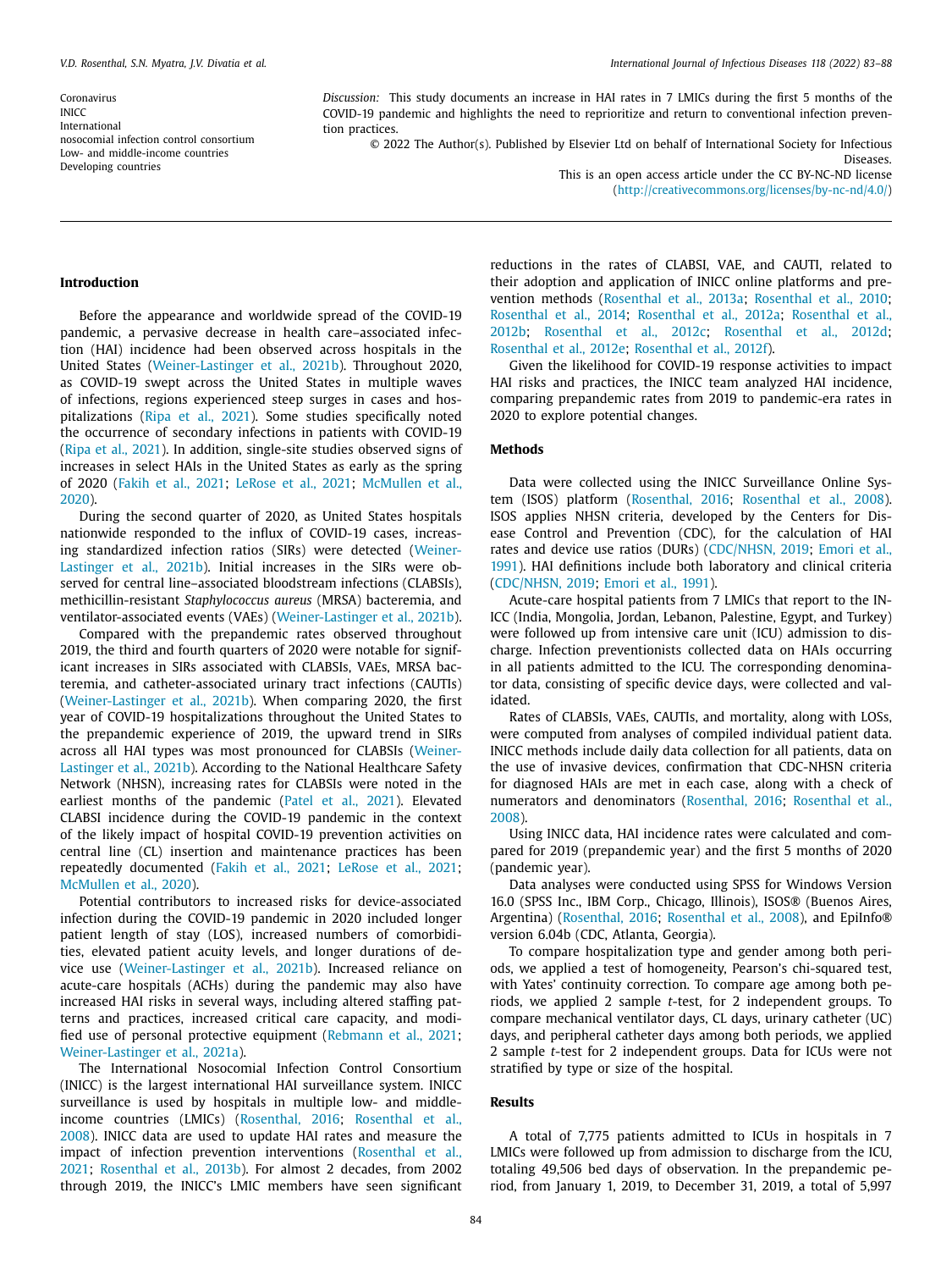patients were hospitalized in ICUs for a total of 36,106 bed days. In the pandemic period, from January 1, 2020, to May 31, 2020, a total of 1,778 admitted patients were hospitalized for 13,400 bed days. The average LOS was 6.02 days in 2019 and 7.54 days in 2020, reflecting a significant 21% increase in LOS ( $RR = 1.21$ ; 95% confidence interval [CI]: 1.15-1.27; *p* < .0001).

In the prepandemic period of 2019, a total of 36,652 CL days were reported. A total of 93 CLABSIs were acquired, yielding a rate of 2.54 CLABSIs per 1,000 CL days.

During 2020, 9,515 CL days were reported. A total of 45 CLABSIs were acquired, yielding a rate of 4.73 CLABSIs per 1,000 CL days. This represented a significant 85% increase in the rate of CLAB-SIs from 2019 to 2020 (RR = 1.85; 95% CI: 1.30-2.65; *p* = .0006) (Table 1).

In the prepandemic period of 2019, 13,801 mechanical ventilation (MV) days were reported. In addition, 134 VAEs were acquired, yielding a rate of 9.71 VAEs per 1,000 MV days. During 2020, 4,611 MV days were reported; 58 VAEs were acquired, yielding a rate of 12.58 VAEs per 1,000 MV days. This represented a marginally significant 29% increase in the rate of VAEs from 2019 to 2020 (RR = 1.29; 95% CI: 0.95-1.75; *p* = .10) (Table 1).

In the prepandemic period of 2019, 24,919 UC days were reported; 41 CAUTIs were acquired, yielding a rate of 1.64 CAUTIs per 1,000 UC days. During 2020, 7,653 UC days were reported; 11 CAUTIs were acquired, yielding a rate of 1.43 CAUTIs per 1,000 UC days. No significant change in the rate of CAUTIs was observed between 2019 and 2020 (RR = 1.14; 95% CI: 0.58-2.22; *p* = .69) (Table 1).

In 2019, 5,997 patients were admitted to the ICU, of whom 916 died, resulting in a mortality rate of 15.2%. In 2020, 1,778 patients were admitted to the ICU, of whom 413 died, resulting in a mortality rate of 23.2%. This represented a significant 42% increase in mortality from 2019 to 2020 (RR = 1.42; 95% CI: 1.27-1.58; *p* < .0001) [\(Table](#page-3-0) 2).

In the prepandemic period of 2019, the average LOS of patients was 6.02 days, and in 2020, the average LOS of patients was 7.54 days. This represented a significant 21% increase in average LOS from 2019 to 2020 (RR = 1.21; 95% CI: 1.15-1.27; *p* < .001) [\(Table](#page-3-0) 3).

Comparing both periods to identify confounders, we found that during 2020, patients were significantly younger, and mechanical ventilator and UC use was significantly longer. In contrast, hospitalization type, gender, CL days, and peripheral catheter days were similar [\(Table](#page-3-0) 4).

### **Discussion**

This is the first international report comparing HAI, mortality rates, and LOS among patients hospitalized in ICUs in multiple LMICs in 2019, before the COVID-19 pandemic, and in 2020, during the first 5 months of the pandemic. Data reported here provide an international picture of how patient safety, generally, and incidence rates of HAIs, specifically, may have been affected by the COVID-19 pandemic.

Before the arrival of COVID-19, decreasing HAI incidence rates had been observed in LMICs [\(Rosenthal](#page-4-0) et al., 2013a, [Rosenthal](#page-4-0) et al., 2010; [Rosenthal](#page-4-0) et al., 2014; Rosenthal et al., 2012a; [Rosenthal](#page-4-0) et al., 2012b; [Rosenthal](#page-5-0) et al., 2012c; [Rosenthal](#page-5-0) et al., 2012d; [Rosenthal](#page-5-0) et al., 2012e; Rosenthal et al., 2012f), as well as in hospitals in the United States.

Findings reported here for 7 LMICs corroborate analyses conducted in US hospitals, showing sharp increases in CLABSI rates (highest among all HAI types) during the pandemic. These complementary findings suggest that COVID-19 prevention activities may have affected CL insertion and maintenance practices, as previously

| Table 1                                                    |                                                                                           |                      | Comparison of pooled HAI rates per 1,000 device days and relative risk in ICUs of 7 INICC hospitals from LMICs in 2019 and 2020.                                                                                                                                                                                                                                                                                                                                                            |                                                   |                     |                                                                                                                                    |                                     |           |
|------------------------------------------------------------|-------------------------------------------------------------------------------------------|----------------------|---------------------------------------------------------------------------------------------------------------------------------------------------------------------------------------------------------------------------------------------------------------------------------------------------------------------------------------------------------------------------------------------------------------------------------------------------------------------------------------------|---------------------------------------------------|---------------------|------------------------------------------------------------------------------------------------------------------------------------|-------------------------------------|-----------|
|                                                            | HAI type Device days, n                                                                   | HAIs, n<br>2019      | HAI rate                                                                                                                                                                                                                                                                                                                                                                                                                                                                                    | Device days, n HAIs, n                            | 2020                | HAI rate                                                                                                                           | RR <sup>a</sup> 95% Cl <sup>a</sup> | P-value   |
| CAUTI <sup>a</sup><br>IAB <sup>a</sup><br>VAE <sup>a</sup> | 13,801 MV <sup>a</sup> days<br>24,919 UC <sup>a</sup> days<br>36,652 CL <sup>a</sup> days | 93 CLABS<br>134 VAEs | 41 CAUTIS 1.64 CAUTI per 1,000 UC days<br>9.71 VAE per 1,000 MV days<br>2.54 CLAB per 1,000 CL days                                                                                                                                                                                                                                                                                                                                                                                         | 7,653 UC days<br>$9,515$ CL days<br>4,611 MV days | 45 CLABs<br>58 VAEs | 4.73 CLAB per 1,000 CL days 1.85 1.30-2.65<br>11 CAUTIS 1.43 CAUTI per 1,000 UC days 1.14 0.58-2.22<br>12.58 VAE per 1,000 MV days | 1.29 0.95-1.75                      | 000<br>G9 |
|                                                            | Acute care hospitals were located in<br>risk; $UC =$ urinary catheter; $VAE =$            |                      | fection; ICU = intensive care unit; INICC = International Mosocomial Infection Control Consortium; LMIC = low- and medium-income country; MV = mechanical ventilator; RR = relative<br>$\alpha$ UTI = catheter associated urinary tract infection; CI = confidence interval; CL = central line; CLAB = central line-associated bloodstream infection; HAI = health care-associated in-<br>ı India, Mongolia, Jordan, Turkey, Egypt, Palestine, and Lebanon.<br>ventilator-associated event. |                                                   |                     |                                                                                                                                    |                                     |           |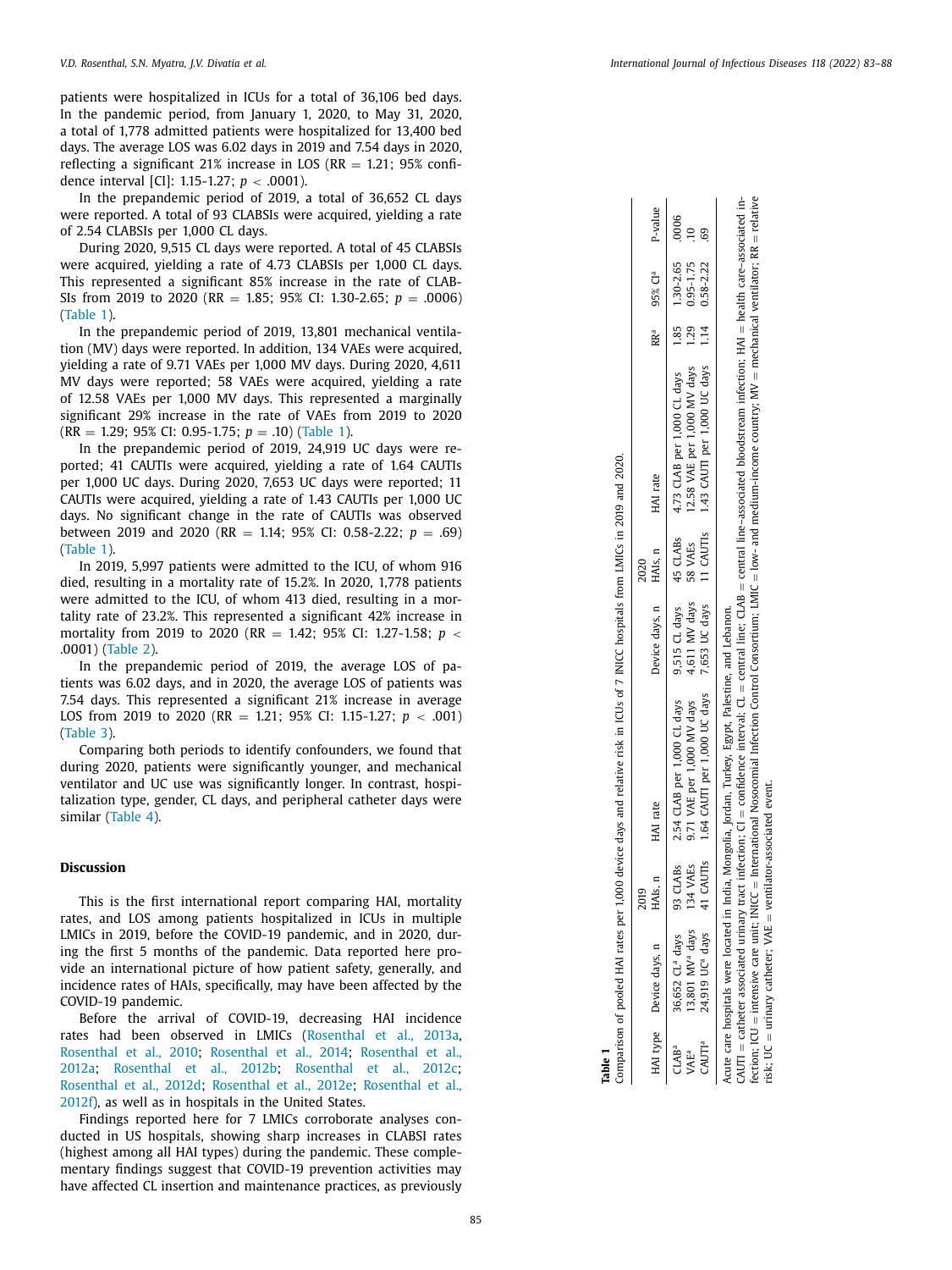#### <span id="page-3-0"></span>**Table 2**

| Pooled means and relative risk of the crude mortality of patients admitted to the ICU in 2019 and 2020. |  |  |  |  |  |  |  |  |  |
|---------------------------------------------------------------------------------------------------------|--|--|--|--|--|--|--|--|--|
|---------------------------------------------------------------------------------------------------------|--|--|--|--|--|--|--|--|--|

| Number of patients, n                                                      | 2019<br>Number of deaths, n | Mortality rate, % | Number of patients, n | 2020<br>Number of deaths, n | Mortality rate, % | RR <sup>a</sup> | 95% CI <sup>a</sup> | P-value  |
|----------------------------------------------------------------------------|-----------------------------|-------------------|-----------------------|-----------------------------|-------------------|-----------------|---------------------|----------|
| 5.997                                                                      | 916                         |                   | 1.778                 |                             | 23.2              | 1.42            | 1.27-1.58           | $-.0001$ |
| $CI =$ confidence interval; ICU = intensive care unit; RR = relative risk. |                             |                   |                       |                             |                   |                 |                     |          |

#### **Table 3**

Pooled means and relative risk of the ALOS of patients admitted to the ICU in 2019 and 2020.

| Number of patients, n | 2019   |      | Bed days, n  ALOS, n  Number of patients, n  Bed days, n  ALOS, n | 2020   |      | $\mathsf{RR}^\mathsf{a}$ | 95% CI <sup>a</sup> | P-value |
|-----------------------|--------|------|-------------------------------------------------------------------|--------|------|--------------------------|---------------------|---------|
| 5.997                 | 36.106 | 6.02 | 1.778                                                             | 13.400 | 7.54 | 1.21                     | 1.15-1.27           | $-.001$ |
| .<br>.                |        |      | .                                                                 | .      |      |                          |                     |         |

ALOS = average length of stay; CI = confidence interval; ICU = intensive care unit; RR = relative risk.

| ш<br>., |
|---------|
|---------|

Confounding variables.

| Patient characteristics                                           | 2019          | 2020          |                           |                          | p-Value                                              | Test                                                      |
|-------------------------------------------------------------------|---------------|---------------|---------------------------|--------------------------|------------------------------------------------------|-----------------------------------------------------------|
| Age                                                               | Mean 44.49911 | Mean 35.31041 | Mean difference<br>9.1887 | 95% CI<br>7.9617-10.4157 | .0                                                   | t statistic = $14,682$ degrees of<br>freedom $=$ 3994     |
| Mechanical ventilator<br>days, average use,                       | Mean 4.637427 | Mean 6.024773 | Mean difference<br>1.3874 | 95% CI<br>0.9298-1.845   | .0                                                   | t statistic $= -5.9463$ degrees<br>of freedom $= 1711.5$  |
| Central line days,<br>average use,                                | Mean 8.150607 | Mean 8.301244 | Mean difference<br>0.1506 | 95% CI<br>0.3438-0.6451  | .5503                                                | t statistic $= -0.59733$ degrees<br>of freedom $= 2928.4$ |
| Urinary catheter days,<br>average use,                            | Mean 5.162639 | Mean 5.624106 | Mean difference<br>0.4614 | 95% CI<br>0.1485-0.7745  | .0039                                                | t statistic $= -2.8908$ degrees<br>of freedom $= 2877.2$  |
| Peripheral catheter<br>days, average use,<br>Hospitalization type | Mean 5.713647 | Mean 5.79456  | Mean difference<br>0.0809 | 95% CI<br>0.3232-0.485   | .6947                                                | t statistic $= -0.39259$ degrees<br>of freedom $= 2711.4$ |
| Medical                                                           | 51.8%         | 51.8%         |                           |                          |                                                      |                                                           |
| Surgical                                                          | 48.2%         | 48.2%         |                           | .9806                    | $\chi^2 = 0.00058997$<br>degrees of<br>freedom $= 1$ |                                                           |
| Gender                                                            |               |               |                           |                          |                                                      |                                                           |
| Female                                                            | 37.7%         | 38.02%        |                           |                          |                                                      |                                                           |
| Male                                                              | 62.3%         | 61.98%        |                           | .8469                    | $\chi^2 = 0.037295$ degrees<br>of freedom $= 1$      |                                                           |

 $CI = confidence$  interval.

[documented](#page-4-0) in multiple studies [\(Fakih](#page-4-0) et al., 2021; LeRose et al., 2021; [McMullen](#page-4-0) et al., 2020; Patel et al., [2021\)](#page-4-0).

It is likely that COVID cases in 2020 who were populating the hospital ICUs were associated with longer mean LOS, multiple comorbidities, elevated patient acuity levels, and longer durations of device use, which are all factors that could have increased risks for HAIs during the pandemic [\(Fakih](#page-4-0) et al., 2021; [LeRose](#page-4-0) et al., 2021; [McMullen](#page-4-0) et al., 2020).

Moreover, several studies identified an increased risk of ventilator-associated conditions in critically ill patients with COVID-19 [\(Fakih](#page-4-0) et al., 2021; [LeRose](#page-4-0) et al., 2021; [Maes](#page-4-0) et al., 2021; [McMullen](#page-4-0) et al., 2020). The characteristic worsening of respiratory status in some patients with COVID-19 increased the number of hospitalized patients in 2020 who required ventilation, and an increase in patients' average duration of ventilation, both of which could have contributed to an increased risk of VAEs. Further support for this reasoning comes from CDC analyses spanning many states that experienced high rates of COVID-19 hospital admissions, showing significant increases in rates of both CLABSIs and VAEs during 2020 compared with the 2019 prepandemic rates of these HAIs [\(Sapiano](#page-5-0) et al., 2021).

Increase in CLABSI rates during 2020 was not influenced by hospitalization type, age, or gender because hospitalization type and gender were similar in both periods, and the patients were younger during 2020. In addition, increase of CLABSI rates was not associated with increased vascular catheter device use because CL and peripheral catheter device use were similar in both periods.

UC use and CAUTI rates were similar in both periods, meaning that UC use did not have any influence on rates. Mechanical venti-

lator use was significantly higher during 2020, but VAE rates were not significantly higher.

This study has several limitations. First, analyses were limited to hospitals that reported data for both 2019 and 2020. New hospitals and units that opened in 2020 in response to COVID-19 were not included. Many LMIC hospitals and health care centers ceased their HAI surveillance during 2020, the first year of the pandemic, because of the extreme workload demands associated with caring for the surge of patients with COVID-19, coupled with marked reductions in staffing. Thus, these analyses are limited to a group of hospitals in just 7 LMICs. Thus, the findings of this study cannot be generalized to represent the patterns of HAIs across a broader spectrum of LMICs. Furthermore, we focused solely on ACHs for these analyses, and we cannot extend our findings to other care settings for patients with COVID-19, including critical access and long-term facilities. Finally, we did not analyze if the observed significant excess LOS was the cause or the consequence of HAIs.

### **Conclusions**

To our knowledge, this study is the first to provide a comprehensive look at the impact of COVID-19 on HAI incidence in LMICs. Significant increases were observed in overall mortality, CLABSIs, and mean LOS, along with a marginally significant increase in VAEs.

The COVID-19 pandemic's first year—2020—marked an unprecedented time for hospitals, many of which were simultaneously challenged to confront an overwhelming patient caseload, deep and acute staffing shortages, austere care regimens, crisis standards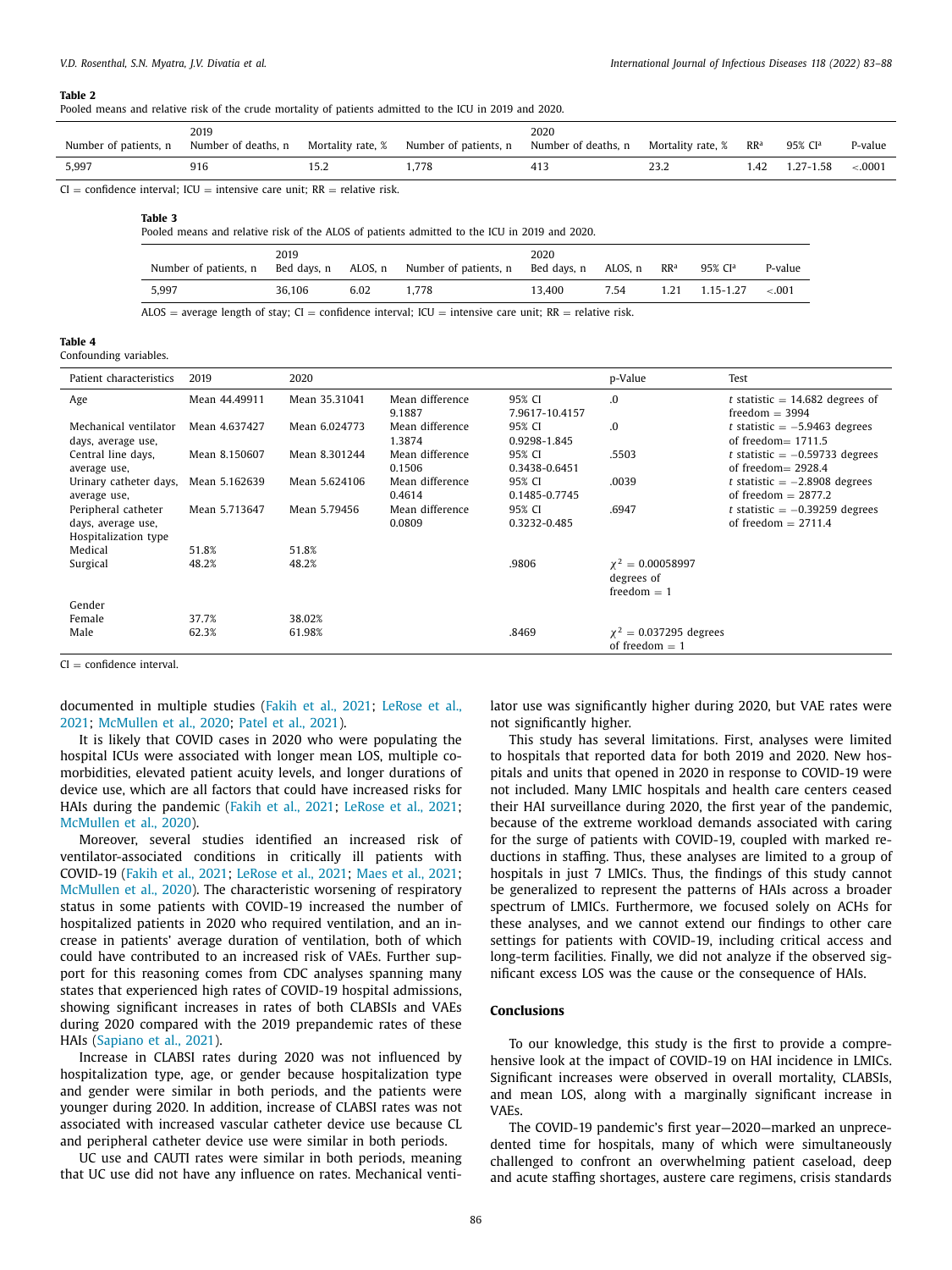<span id="page-4-0"></span>of care, and rationing of life-saving devices and therapies, all of which impinged on the capabilities to maintain optimal infection prevention and control practices.

Regular review of HAI surveillance data is critical for hospitals to rapidly detect any upward inflections in HAI rates, identify gaps in prevention practices, and implement effective interventions. Infection prevention programs should urgently reprioritize infection prevention practices in their facilities. Health care systems must improve contingency planning to foster resiliency and withstand future public health emergencies.

#### **Disclosures**

All authors report no conflicts of interest related to this article. Every hospital's institutional review board agreed to the study protocol, and patient confidentiality was protected by codifying the recorded information, making it only identifiable to the infection control team.

## **Funding**

The corresponding author, Victor D. Rosenthal, provided the funding for design, development, maintenance, technical support, data validation, report generation of ISOS, and the activities carried out at INICC headquarters.

## **Authors' Contributions**

Zhilin Jin and Ruijie Yin were involved in the statistical analysis, critical revision for important intellectual content, and final approval of the manuscript.

Victor D. Rosenthal was responsible for study conception and design, drafting of the manuscript, software development, technical support, report generation, data validation, data assembly, data interpretation, epidemiologic and statistical analysis, critical revision of the manuscript for important intellectual content, and final approval of the manuscript.

Sheila Nainan Myatra, Jigeeshu Vasishtha Divatia, Sanjay Biswas, Anjana Shrivastava, Majeda Alruieh, Omar Ayyad, Ariungerel Bat-Erdene, Ider Bat-Erdene, Batsaikhan Narankhuu, Debkishore Gupta, Subhranshu Mandal, Sankar Sengupta, Hala Joudi, Ibrahim Omeis, Hala Mounir Agha, Amr Fathallala, El Hossein Mohamed, Irem Yesiler, Mehmet Oral, Menekse Ozcelik, Yatin Mehta, Smita Sarma, Souranshu Chatterjee, Souad Belkebir, Alaa Kanaa, and Rawan Jeetawi were involved in the provision of study patients, in critical revision of the manuscript for important intellectual content, and final approval of the manuscript.

Samantha A. Mclaughlin, James M. Shultz, and Gonzalo Bearman were involved in the critical revision of the manuscript for important intellectual content and final approval of the manuscript.

#### **Ethical approval**

I have read and complied with the policy of the Journal on ethical consent as stated in the Guide to Authors.

The use of the protocol, methods, criteria, definitions, and software were approved by the Ethics Committee of the Tata Memorial Hospital, Homi Bhabha National Institute, Mumbai, India. Document number: AA No. 178736.

## **Acknowledgments**

The authors thank the many health care professionals who assisted with surveillance in their hospitals, the INICC Advisory Board, Country Directors and Secretaries (Safaa Abdul Aziz AlKhawaja, Amani Ali El-Kholy, Vineya Rai, Souha S. Kanj, Yatin Mehta, Sheila Nainan Myatra, Najiba M Abdulrazzaq, Nguyen Viet Hung, Anucha Apisarnthanarak, Toshihiro Mitsuda, Syed Sattar, William Rutala, William R. Jarvis, Russell N. Olmsted, Carla J. Alvarado, Dennis Maki, Nicholas Graves, and Patricia Lynch), who have so generously supported this unique international infection control network.

#### **References**

- CDC/NHSN. CDC/NHSN surveillance definition of health care-associated infection and criteria for specific types of infections in the acute care setting; 2019. Available from: [http://www.cdc.gov/nhsn/.](http://www.cdc.gov/nhsn/) [Accessed July 6th 2019].
- [Emori](http://refhub.elsevier.com/S1201-9712(22)00120-5/sbref0005) TG, [Culver](http://refhub.elsevier.com/S1201-9712(22)00120-5/sbref0005) DH, [Horan](http://refhub.elsevier.com/S1201-9712(22)00120-5/sbref0005) TC, [Jarvis](http://refhub.elsevier.com/S1201-9712(22)00120-5/sbref0005) WR, [White](http://refhub.elsevier.com/S1201-9712(22)00120-5/sbref0005) JW, [Olson](http://refhub.elsevier.com/S1201-9712(22)00120-5/sbref0005) DR, et [al.](http://refhub.elsevier.com/S1201-9712(22)00120-5/sbref0005) National nosocomial infections surveillance system (NNIS): description of surveillance methods. Am J Infect Control [1991;19\(1\):19–35.](http://refhub.elsevier.com/S1201-9712(22)00120-5/sbref0005)
- [Fakih](http://refhub.elsevier.com/S1201-9712(22)00120-5/sbref0006) MG, [Bufalino](http://refhub.elsevier.com/S1201-9712(22)00120-5/sbref0006) A, [Sturm](http://refhub.elsevier.com/S1201-9712(22)00120-5/sbref0006) L, [Huang](http://refhub.elsevier.com/S1201-9712(22)00120-5/sbref0006) RH, [Ottenbacher](http://refhub.elsevier.com/S1201-9712(22)00120-5/sbref0006) A, [Saake](http://refhub.elsevier.com/S1201-9712(22)00120-5/sbref0006) K, et [al.](http://refhub.elsevier.com/S1201-9712(22)00120-5/sbref0006) Coronavirus disease 2019 (COVID-19) pandemic, [central-line-associated](http://refhub.elsevier.com/S1201-9712(22)00120-5/sbref0006) bloodstream infection (CLABSI), and catheter-associated urinary tract infection (CAUTI): The urgent need to refocus on hardwiring prevention efforts. Infect Control Hosp Epidemiol 2021:1–6.
- [LeRose](http://refhub.elsevier.com/S1201-9712(22)00120-5/sbref0007) J, [Sandhu](http://refhub.elsevier.com/S1201-9712(22)00120-5/sbref0007) A, [Polistico](http://refhub.elsevier.com/S1201-9712(22)00120-5/sbref0007) J, [Ellsworth](http://refhub.elsevier.com/S1201-9712(22)00120-5/sbref0007) J, [Cranis](http://refhub.elsevier.com/S1201-9712(22)00120-5/sbref0007) M, [Jabbo](http://refhub.elsevier.com/S1201-9712(22)00120-5/sbref0007) L, et [al.](http://refhub.elsevier.com/S1201-9712(22)00120-5/sbref0007) The impact of coronavirus disease 2019 (COVID-19) response on central-line-associated bloodstream infections and blood culture contamination rates at a tertiary-care center in the Greater Detroit area. Infect Control Hosp Epidemiol [2021;42\(8\):997–1000.](http://refhub.elsevier.com/S1201-9712(22)00120-5/sbref0007)
- [Maes](http://refhub.elsevier.com/S1201-9712(22)00120-5/sbref0008) M, [Higginson](http://refhub.elsevier.com/S1201-9712(22)00120-5/sbref0008) E, [Pereira-Dias](http://refhub.elsevier.com/S1201-9712(22)00120-5/sbref0008) J, [Curran](http://refhub.elsevier.com/S1201-9712(22)00120-5/sbref0008) MD, [Parmar](http://refhub.elsevier.com/S1201-9712(22)00120-5/sbref0008) S, [Khokhar](http://refhub.elsevier.com/S1201-9712(22)00120-5/sbref0008) F, et [al.](http://refhub.elsevier.com/S1201-9712(22)00120-5/sbref0008) Ven[tilator-associated](http://refhub.elsevier.com/S1201-9712(22)00120-5/sbref0008) pneumonia in critically ill patients with COVID-19. Crit Care 2021;25(1):25.
- [McMullen](http://refhub.elsevier.com/S1201-9712(22)00120-5/sbref0009) KM, [Smith](http://refhub.elsevier.com/S1201-9712(22)00120-5/sbref0009) BA, [Rebmann](http://refhub.elsevier.com/S1201-9712(22)00120-5/sbref0009) T. Impact of SARS-CoV-2 on hospital acquired infection rates in the United States: Predictions and early results. Am J Infect Control [2020;48\(11\):1409–11.](http://refhub.elsevier.com/S1201-9712(22)00120-5/sbref0009)
- [Patel](http://refhub.elsevier.com/S1201-9712(22)00120-5/sbref0010) PR, [Weiner-Lastinger](http://refhub.elsevier.com/S1201-9712(22)00120-5/sbref0010) LM, [Dudeck](http://refhub.elsevier.com/S1201-9712(22)00120-5/sbref0010) MA, [Fike](http://refhub.elsevier.com/S1201-9712(22)00120-5/sbref0010) LV, [Kuhar](http://refhub.elsevier.com/S1201-9712(22)00120-5/sbref0010) DT, [Edwards](http://refhub.elsevier.com/S1201-9712(22)00120-5/sbref0010) JR, et [al.](http://refhub.elsevier.com/S1201-9712(22)00120-5/sbref0010) Impact of COVID-19 pandemic on [central-line-associated](http://refhub.elsevier.com/S1201-9712(22)00120-5/sbref0010) bloodstream infections during the early months of 2020, National Healthcare Safety Network. Infect Control Hosp Epidemiol 2021:1–4.
- [Rebmann](http://refhub.elsevier.com/S1201-9712(22)00120-5/sbref0011) T, [Alvino](http://refhub.elsevier.com/S1201-9712(22)00120-5/sbref0011) RT, [Holdsworth](http://refhub.elsevier.com/S1201-9712(22)00120-5/sbref0011) JE. Availability and crisis standards of care for personal protective equipment during fall 2020 of the COVID-19 pandemic: A national study by the APIC COVID-19 task force. Am J Infect Control [2021;49\(6\):657–62.](http://refhub.elsevier.com/S1201-9712(22)00120-5/sbref0011)
- [Ripa](http://refhub.elsevier.com/S1201-9712(22)00120-5/sbref0012) M, [Galli](http://refhub.elsevier.com/S1201-9712(22)00120-5/sbref0012) L, [Poli](http://refhub.elsevier.com/S1201-9712(22)00120-5/sbref0012) A, [Oltolini](http://refhub.elsevier.com/S1201-9712(22)00120-5/sbref0012) C, [Spagnuolo](http://refhub.elsevier.com/S1201-9712(22)00120-5/sbref0012) V, [Mastrangelo](http://refhub.elsevier.com/S1201-9712(22)00120-5/sbref0012) A, et [al.](http://refhub.elsevier.com/S1201-9712(22)00120-5/sbref0012) Secondary infections in patients hospitalized with COVID-19: incidence and predictive factors. Clin Microbiol Infect [2021;27\(3\):451–7.](http://refhub.elsevier.com/S1201-9712(22)00120-5/sbref0012)
- [Rosenthal](http://refhub.elsevier.com/S1201-9712(22)00120-5/sbref0013) VD. International Nosocomial Infection Control Consortium (INICC) resources: INICC multidimensional approach and INICC surveillance online system. Am J Infect Control [2016;44\(6\):e81–90.](http://refhub.elsevier.com/S1201-9712(22)00120-5/sbref0013)
- [Rosenthal](http://refhub.elsevier.com/S1201-9712(22)00120-5/sbref0014) VD, [Duenas](http://refhub.elsevier.com/S1201-9712(22)00120-5/sbref0014) L, [Sobreyra-Oropeza](http://refhub.elsevier.com/S1201-9712(22)00120-5/sbref0014) M, [Ammar](http://refhub.elsevier.com/S1201-9712(22)00120-5/sbref0014) K, [Navoa-Ng](http://refhub.elsevier.com/S1201-9712(22)00120-5/sbref0014) JA, de Casares AC, et [al.](http://refhub.elsevier.com/S1201-9712(22)00120-5/sbref0014) Findings of the International Nosocomial Infection Control Consortium (INICC), part III: effectiveness of a multidimensional infection control approach to reduce central line-associated bloodstream infections in the neonatal intensive care units of 4 developing countries. Infect Control Hosp Epidemiol [2013a;34\(3\):229–37.](http://refhub.elsevier.com/S1201-9712(22)00120-5/sbref0014)
- [Rosenthal](http://refhub.elsevier.com/S1201-9712(22)00120-5/sbref0015) VD, [Duszynska](http://refhub.elsevier.com/S1201-9712(22)00120-5/sbref0015) W, [Ider](http://refhub.elsevier.com/S1201-9712(22)00120-5/sbref0015) BE, [Gurskis](http://refhub.elsevier.com/S1201-9712(22)00120-5/sbref0015) V, [Al-Ruzzieh](http://refhub.elsevier.com/S1201-9712(22)00120-5/sbref0015) MA, [Myatra](http://refhub.elsevier.com/S1201-9712(22)00120-5/sbref0015) SN, et [al.](http://refhub.elsevier.com/S1201-9712(22)00120-5/sbref0015) International Nosocomial Infection Control Consortium (INICC) report, data summary of 45 countries for 2013-2018, Adult and Pediatric Units, Device-associated Module. Am J Infect Control [2021;49\(10\):1267–74.](http://refhub.elsevier.com/S1201-9712(22)00120-5/sbref0015)
- [Rosenthal](http://refhub.elsevier.com/S1201-9712(22)00120-5/sbref0016) VD, [Maki](http://refhub.elsevier.com/S1201-9712(22)00120-5/sbref0016) DG, [Graves](http://refhub.elsevier.com/S1201-9712(22)00120-5/sbref0016) N. The International Nosocomial Infection Control Consortium (INICC): goals and objectives, description of surveillance methods, and operational activities. Am J Infect Control [2008;36\(9\):e1–12.](http://refhub.elsevier.com/S1201-9712(22)00120-5/sbref0016)
- [Rosenthal](http://refhub.elsevier.com/S1201-9712(22)00120-5/sbref0017) VD, [Maki](http://refhub.elsevier.com/S1201-9712(22)00120-5/sbref0017) DG, [Rodrigues](http://refhub.elsevier.com/S1201-9712(22)00120-5/sbref0017) C, [Alvarez-Moreno](http://refhub.elsevier.com/S1201-9712(22)00120-5/sbref0017) C, [Leblebicioglu](http://refhub.elsevier.com/S1201-9712(22)00120-5/sbref0017) H, Sobreyra-Oropeza M, et [al.](http://refhub.elsevier.com/S1201-9712(22)00120-5/sbref0017) Impact of International Nosocomial Infection Control Consortium (INICC) strategy on central line-associated bloodstream infection rates in the intensive care units of 15 developing countries. Infect Control Hosp Epidemiol [2010;31\(12\):1264–72.](http://refhub.elsevier.com/S1201-9712(22)00120-5/sbref0017)
- [Rosenthal](http://refhub.elsevier.com/S1201-9712(22)00120-5/sbref0018) VD, [Pawar](http://refhub.elsevier.com/S1201-9712(22)00120-5/sbref0018) M, [Leblebicioglu](http://refhub.elsevier.com/S1201-9712(22)00120-5/sbref0018) H, [Navoa-Ng](http://refhub.elsevier.com/S1201-9712(22)00120-5/sbref0018) JA, [Villamil-Gomez](http://refhub.elsevier.com/S1201-9712(22)00120-5/sbref0018) W, Ar-mas-Ruiz A, et [al.](http://refhub.elsevier.com/S1201-9712(22)00120-5/sbref0018) Impact of the International Nosocomial Infection Control Consortium (INICC) multidimensional hand hygiene approach over 13 years in 51 cities of 19 limited-resource countries from Latin America, Asia, the Middle East, and Europe. Infection control and hospital epidemiology: the official journal of the Society of Hospital Epidemiologists of America  $2014.34(4)$ :415–23.
- [Rosenthal](http://refhub.elsevier.com/S1201-9712(22)00120-5/sbref0019) VD, [Ramachandran](http://refhub.elsevier.com/S1201-9712(22)00120-5/sbref0019) B, [Duenas](http://refhub.elsevier.com/S1201-9712(22)00120-5/sbref0019) L, [Alvarez-Moreno](http://refhub.elsevier.com/S1201-9712(22)00120-5/sbref0019) C, [Navoa-Ng](http://refhub.elsevier.com/S1201-9712(22)00120-5/sbref0019) JA, Armas-Ruiz A, et [al.](http://refhub.elsevier.com/S1201-9712(22)00120-5/sbref0019) Findings of the International Nosocomial Infection Control Consortium (INICC), Part I: Effectiveness of a multidimensional infection control approach on catheter-associated urinary tract infection rates in pediatric intensive care units of 6 developing countries. Infection control and hospital epidemiology: the official journal of the Society of Hospital Epidemiologists of America [2012a;33\(7\):696–703.](http://refhub.elsevier.com/S1201-9712(22)00120-5/sbref0019)
- [Rosenthal](http://refhub.elsevier.com/S1201-9712(22)00120-5/sbref0020) VD, [Ramachandran](http://refhub.elsevier.com/S1201-9712(22)00120-5/sbref0020) B, [Villamil-Gomez](http://refhub.elsevier.com/S1201-9712(22)00120-5/sbref0020) W, [Armas-Ruiz](http://refhub.elsevier.com/S1201-9712(22)00120-5/sbref0020) A, [Navoa-Ng](http://refhub.elsevier.com/S1201-9712(22)00120-5/sbref0020) JA, [Matta-Cortes](http://refhub.elsevier.com/S1201-9712(22)00120-5/sbref0020) L, et [al.](http://refhub.elsevier.com/S1201-9712(22)00120-5/sbref0020) Impact of a multidimensional infection control strategy on central line-associated bloodstream infection rates in pediatric intensive care units of five developing countries: findings of the International Nosocomial Infection Control Consortium (INICC). Infection [2012b;40\(4\):415–23.](http://refhub.elsevier.com/S1201-9712(22)00120-5/sbref0020)